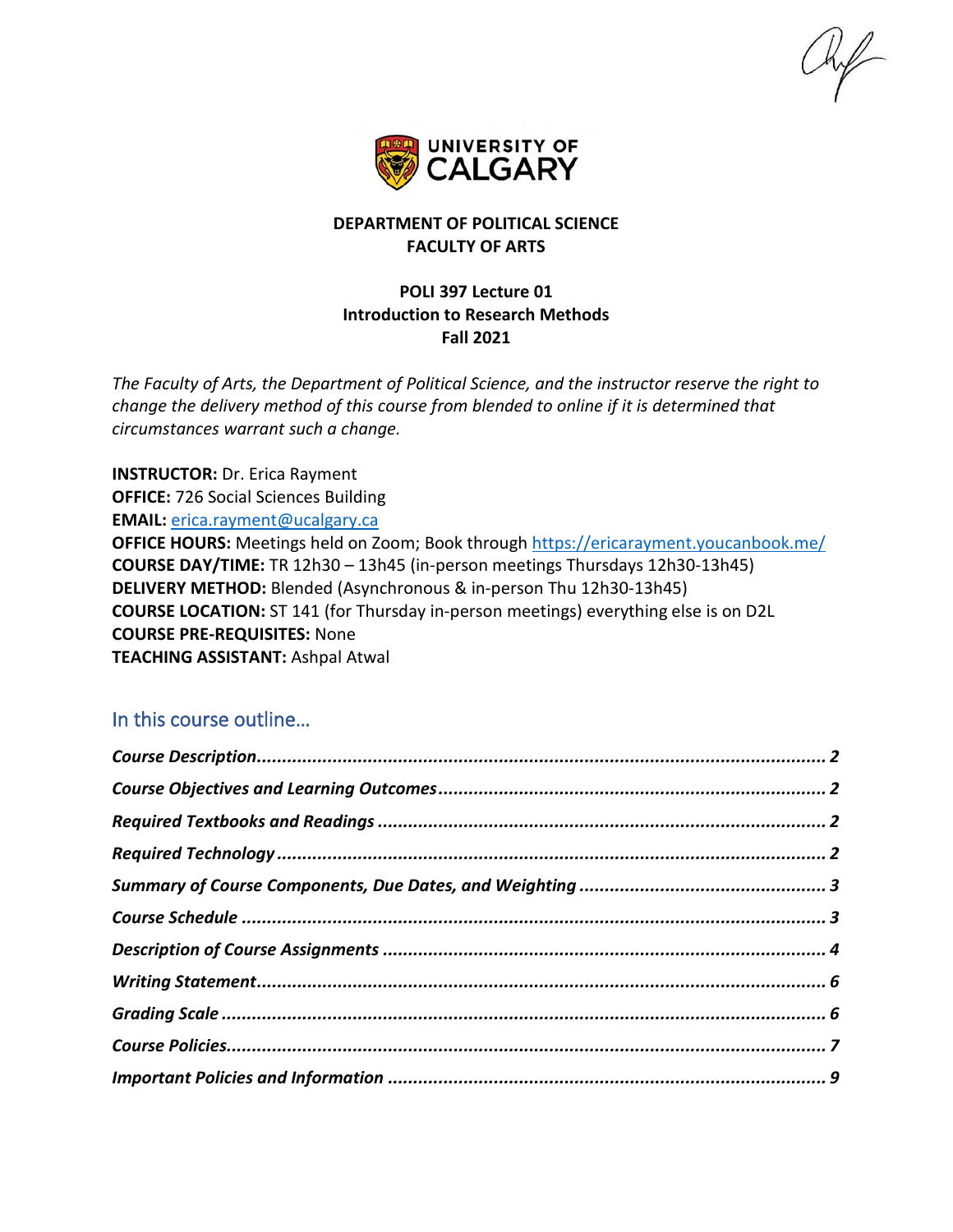# <span id="page-1-0"></span>Course Description

This course provides an introduction to the questions, strategies and rationales of political science research methods. Emphasis on the practical and theoretical advantages and disadvantages of quantitative, qualitative, and mixed-methods approaches.

# <span id="page-1-1"></span>Course Objectives and Learning Outcomes

This course is designed to:

- Provide students with an introduction to and clear understanding of the methods employed in empirical political science research;
- Equip students to identify the key components of effective empirical political science research so they can be better consumers of political science research;
- Give students an opportunity to practice and apply some of the methodological tools used in political science research.

By the end of this course, students will:

- Have a clearer understanding of the conversations that are happening in political science research;
- Be able to identify, understand, evaluate and critique existing political science research;
- Know how to ask and answer research questions in political science;
- Know how to select appropriate methods for different types of research questions;
- Have practiced some of the key skills and tools needed for conducting independent research.

# <span id="page-1-2"></span>Required Textbooks and Readings

### There is one required textbook for the course:

**Halperin, Sandra and Oliver Heath. 2020.** *Political Research: Methods and Practical Skills* **3rd Edition. Oxford: Oxford University Press.** 

Additional readings will be made available on D2L. These readings will be journal articles that exemplify the methods being discussed each week. They are intended to provide students with the opportunity to see what the application of the methods being considered looks like in peer reviewed political science research and to practice reading and making sense of this research, with a particular focus on the methods being used and the knowledge claims being made.

# <span id="page-1-3"></span>Required Technology

Students in this course are required to have a computer with an internet connection and audio/video capability that will enable them to access digital course content (readings, videos, etc.) through D2L.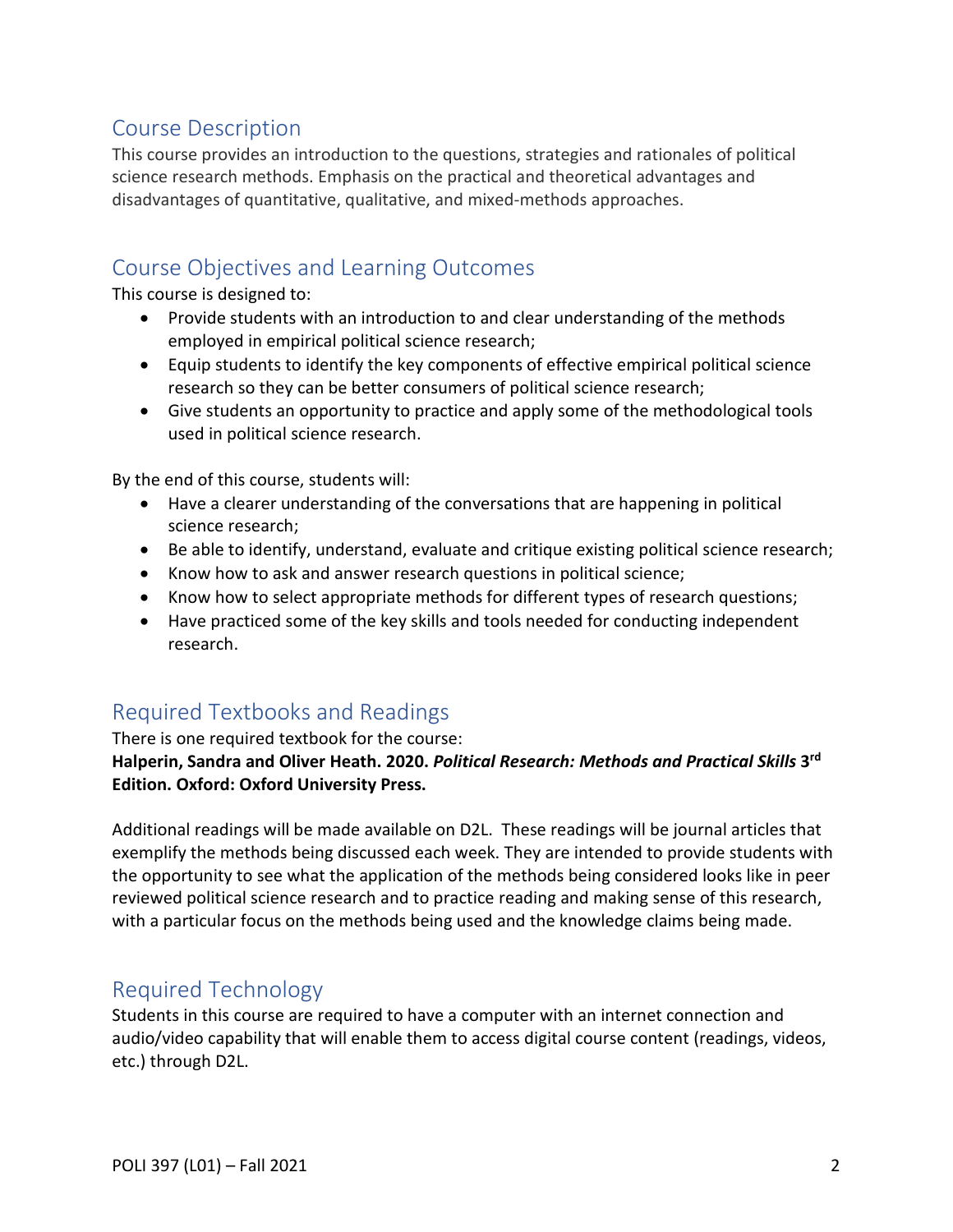# <span id="page-2-0"></span>Summary of Course Components, Due Dates, and Weighting

| <b>Assessment</b>       | Due Date                  | Weighting |
|-------------------------|---------------------------|-----------|
| Syllabus Quiz           | September 17 @ 11:59 p.m. | 2%        |
| Participation           | Ongoing                   | 5%        |
| Quizzes (Best 2 of 3)   | Oct. 5, Nov. 2, Dec. 7    | 30%       |
| Literature Search       | October 1 @ 11:59 p.m.    | 13%       |
| <b>Article Analysis</b> | October 29 @ 11:59 p.m.   | 25%       |
| <b>Methods Practice</b> | December 3 @ 11:59 p.m.   | 25%       |

**NOTE: All course assignments MUST be submitted electronically through D2L.** If a student misses a required course component, they must contact the instructor as soon as possible.

## <span id="page-2-1"></span>Course Schedule

Please note that the schedule below is tentative and may change as the need arises. Any changes to this schedule will be announced in class and on D2L. If there is a discrepancy between the schedule and/or assigned readings listed in the syllabus and on D2L, please treat D2L as authoritative.

### **PART 1: INTRODUCTION AND FOUNDATIONS FOR RESEARCH DESIGN**

#### **Week 1 (September 7, 9): Welcome and Introduction to the Course**

• Halperin and Heath, Chapter 1: Political Research

#### **Week 2 (September 14, 16): Research Questions, Theories and Hypotheses** \*\*SYLLABUS QUIZ THIS WEEK\*\*

- Halperin and Heath, Chapter 4: How to Find and Formulate Research Questions
- Halperin and Heath, Chapter 5: Finding Answers
- Guest Speaker: John Wright, Political Science Librarian on using library resources to find existing research.

#### **Week 3 (September 21, 23): Research Design**

• Halperin and Heath, Chapter 6: Research Design

### **Week 4 (September 28, 30): NATIONAL DAY FOR TRUTH AND RECONCILIATION – NO CLASSES** \*\*LITERATURE SEARCH ASSIGNMENT DUE THIS WEEK [FRIDAY]\*\*

• We won't have class this week, but students are encouraged to review the Report of the Truth and Reconciliation Commission of Canada Calls to Action, available here: <https://nctr.ca/records/reports/#trc-reports>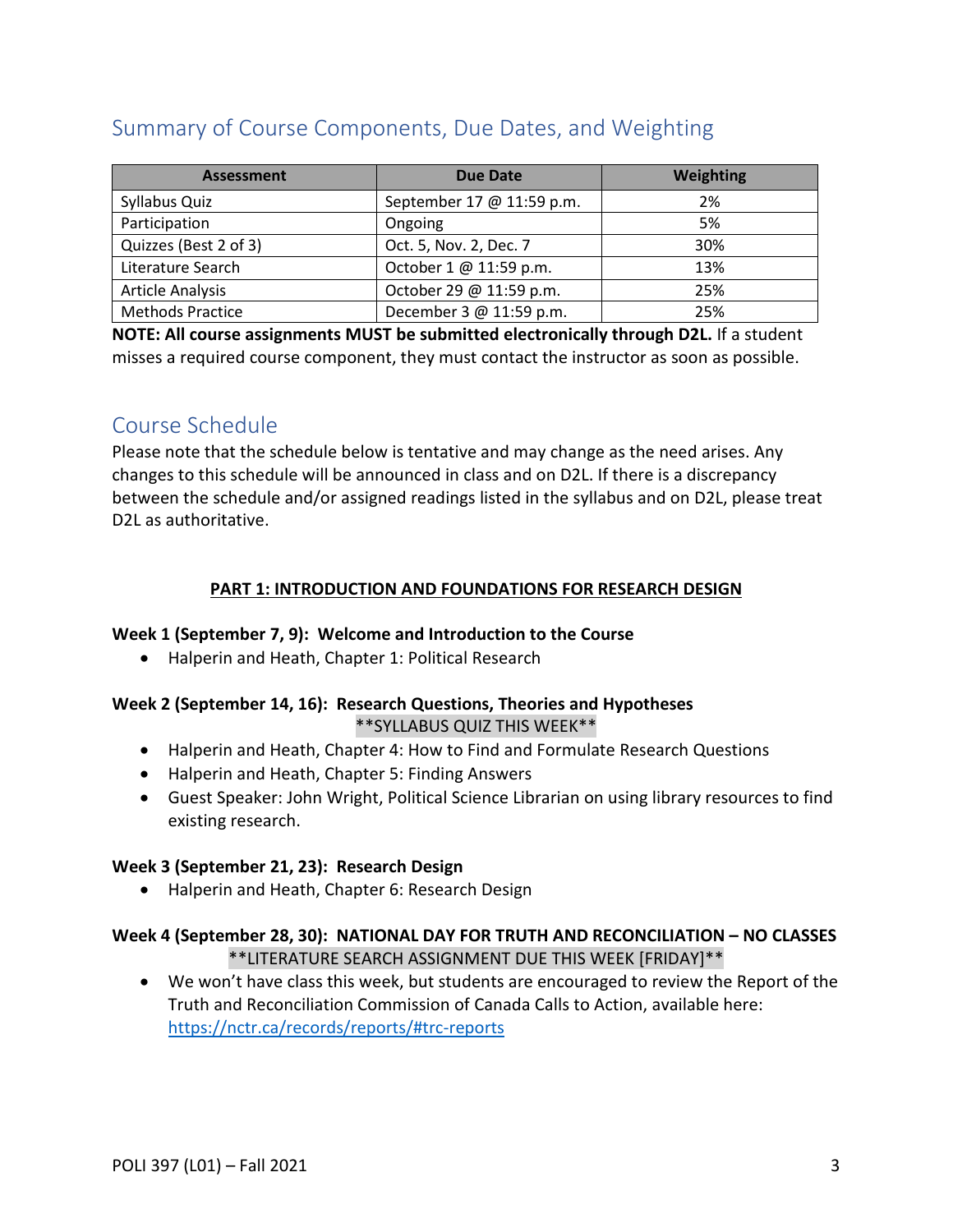#### **PART 2: MAKING EMPIRICAL CLAIMS IN POLITICAL SCIENCE**

### **Week 5 (October 5, 7): Descriptive Inference and Measurement**

\*\*QUIZ 1 THIS WEEK [TUESDAY]\*\*

• Halperin and Heath, Chapter 7: What is Data?

#### **Week 6 (October 12, 14): Causal Inference I**

• Halperin and Heath, Chapter 8: Experiments

#### **Week 7 (October 19, 21): Causal Inference II**

• Halperin and Heath, Chapter 17: A Guide to Multivariate Analysis

#### **Week 8 (October 26, 28): Case Studies and Small-n Research**

\*\*ARTICLE ANALYSIS ASSIGNMENT DUE THIS WEEK [FRIDAY]\*\*

- Halperin and Heath, Chapter 9: Comparative Research
- Halperin and Heath, Chapter 10: Historical Research

#### **PART 3: TECHNIQUES FOR RESEARCH IN POLITICAL SCIENCE**

#### **Week 9 (November 2, 4): Interviews**

### \*\*QUIZ 2 THIS WEEK [TUESDAY]\*\*

• Halperin and Heath, Chapter 12: Interviewing and Focus Groups

#### **Week 10 (November 9, 11): READING BREAK – NO CLASSES**

#### **Week 11 (November 16, 18): Surveys**

• Halperin and Heath, Chapter 11: Surveys

#### **Week 12 (November 23, 25): Ethnography and Participant Observation**

• Halperin and Heath, Chapter 13: Ethnography and Participant Observation

## **Week 13 (November 30, December 2): Content Analysis and Discourse Analysis**

\*\*ARTICLE ANALYSIS ASSIGNMENT DUE THIS WEEK [FRIDAY]\*\*

• Halperin and Heath, Chapter 14: Textual Analysis

#### **Week 14 (December 7, 9): Catch up**

\*\*QUIZ 3 THIS WEEK [TUESDAY]\*\*

## <span id="page-3-0"></span>Description of Course Assignments

#### **Syllabus Quiz**

The easiest 2% you'll ever earn! To ensure students are familiar with the details of course policies, assignment details and lecture topics, there will be a short, multiple choice, open book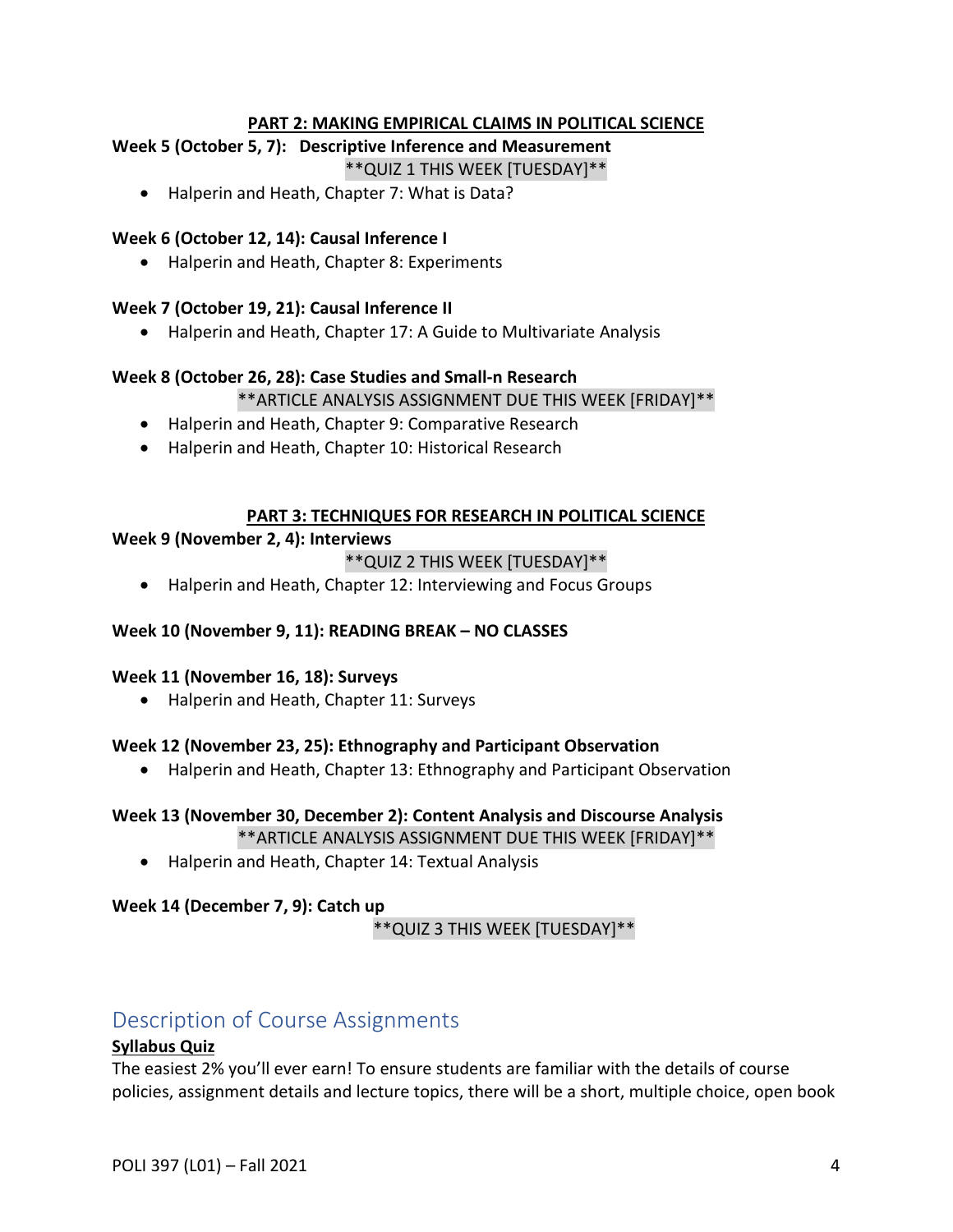quiz about the content of the course outline. The quiz will be available on D2L. The quiz is not timed, and students can take the quiz as many times as they would like until the deadline at 11:59 p.m. on September 17.

#### **Participation**

To encourage participation in the weekly in-person meetings and active engagement with course material, a small portion of your grade in the course will be based on participation. During weekly meetings, students will have the opportunity to demonstrate engagement with course material (e.g. asking questions, participating in small group work and full class discussions, in-class writing/reflections, etc.).

I recognize that students may need to miss in-person meetings more frequently this semester due to illness or close contact with someone who is ill (please see the note on COVID-19 and attendance in the Course Policies section below). To account for this, participation will be assessed flexibly and alternative opportunities to participate and demonstrate engagement with course material will be made available to students by request.

### **Quizzes**

To assess students' understanding of foundational concepts in the course, there will be three short multiple-choice quizzes over the course of the semester (October 5, November 2, November 30). Quizzes will cover lecture and reading content from the course. Students' final grade for the quizzes will be based on their best two quiz scores. No make-up quizzes will be offered since the lowest grade is automatically dropped.

Quizzes will be available on D2L for a 24-hour period starting at 11:59 p.m. on the Monday before the quiz is scheduled until 11:59 p.m. on the Tuesday when the quiz is due (**October 5, November 2, November 30**). Students can complete the quiz at any time during this 24-hour period. Quizzes should take 20 minutes to complete. Students will be given 30 minutes to complete each quiz to allow for any technology issues that may arise. Quizzes are open book and must be completed individually.

#### **Literature Search**

The literature search assignment is designed to give students an opportunity to practice formulating clear research questions, using library and other online resources to systematically to find and evaluate the relevance of existing research, and to format bibliographic entries using the Chicago author-date style. Students will formulate a research question on a political science topic they are interested in, and then conduct a keyword search related to that research question using four different search engines: Google, Google Scholar, JSTOR, and Web of Science. Students will report on the sources they find through each search tool and reflect on the differences in the results.

Detailed assignment instructions and assessment criteria will be discussed in class and posted on D2L. *The literature search assignment must be submitted through D2L by 11:59 p.m. on October 1.*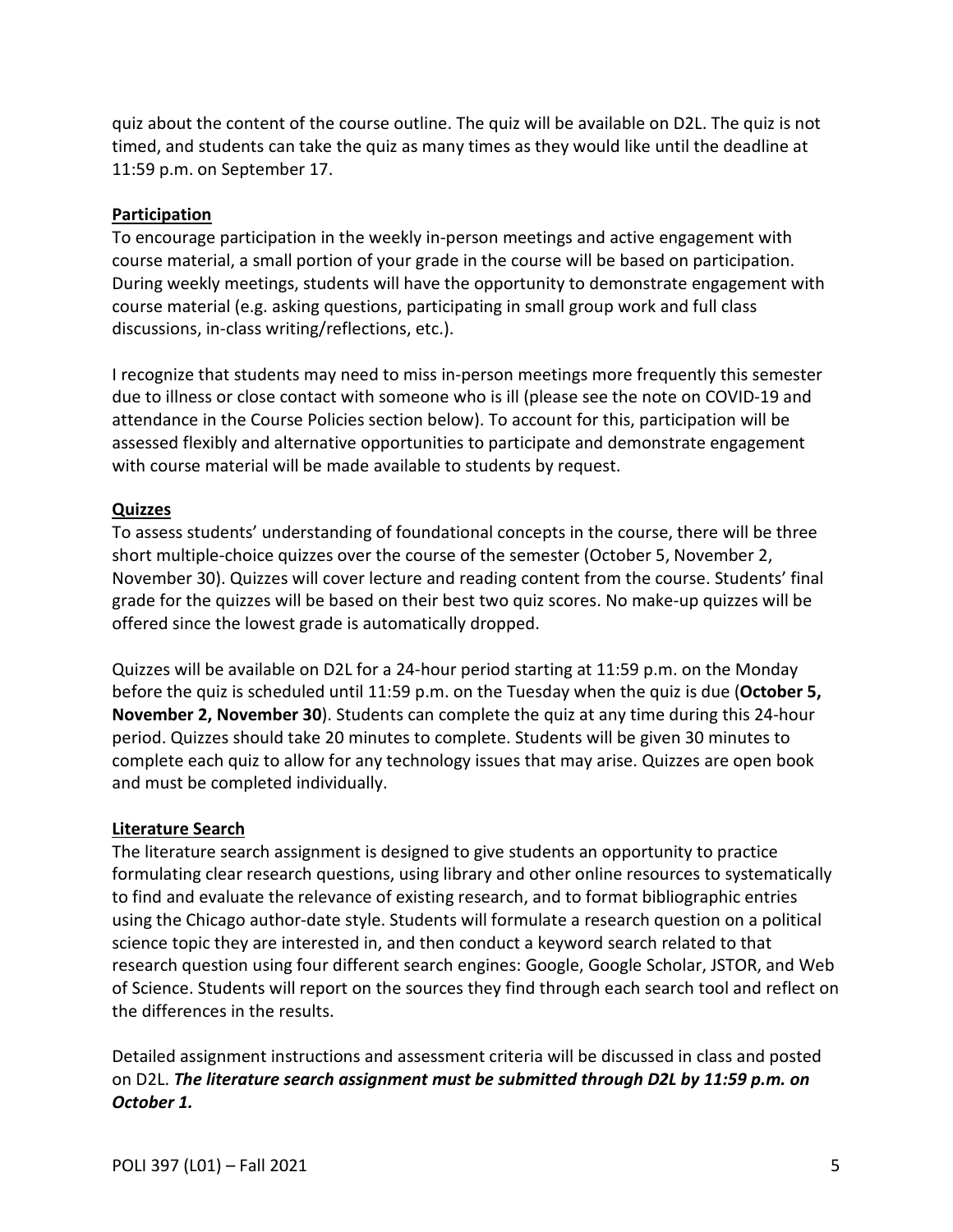#### **Article Analysis**

The article analysis assignment is designed to help students practice being effective critical consumers of political science research and to reinforce their understanding of how the methods studied in class are applied in peer reviewed political science research. Students will be asked to choose one of the supplementary journal articles from Weeks 5 – 8 and to analyse the research design and methods used in that article. Students will identify the research question, theoretical framework, research design, and research method(s) the article uses and summarize the answers the article provides to the research question.

Detailed assignment instructions and assessment criteria will be discussed in class and posted on D2L. *The article analysis assignment must be submitted through D2L by 11:59 p.m. on October 29.*

#### **Methods Practice**

The methods practice assignment is designed to give students an opportunity to try out one of the research methods/techniques that we cover in class. Students will have several options to choose from, based on their interests and strengths.

Detailed assignment instructions and assessment criteria will be discussed in class and posted on D2L. *The methods practice assignment must be submitted through D2L by 11:59 p.m. on December 3*.

## <span id="page-5-0"></span>Writing Statement

Written assignments are often required in Political Science courses, and the quality of writing skills, including but not limited to such elements as grammar, punctuation, sentence structure, clarity, citation, and organization, will be taken into account in the determination of grades. Students are encouraged to make use of the services offered through Writing Support Services in the Student Success Centre by contacting them at [http://www.ucalgary.ca/ssc/writing](http://www.ucalgary.ca/ssc/writing-support)[support.](http://www.ucalgary.ca/ssc/writing-support)

## <span id="page-5-1"></span>Grading Scale

| A+ (91-100) | B+ (77-79)    | $C+ (67-69)$  | $D+ (55-59)$ |
|-------------|---------------|---------------|--------------|
| A (85-90)   | B (73-76)     | $C(63-66)$    | $D(50-54)$   |
| A- (80-84)  | $B - (70-72)$ | $C - (60-62)$ | $F(0-49)$    |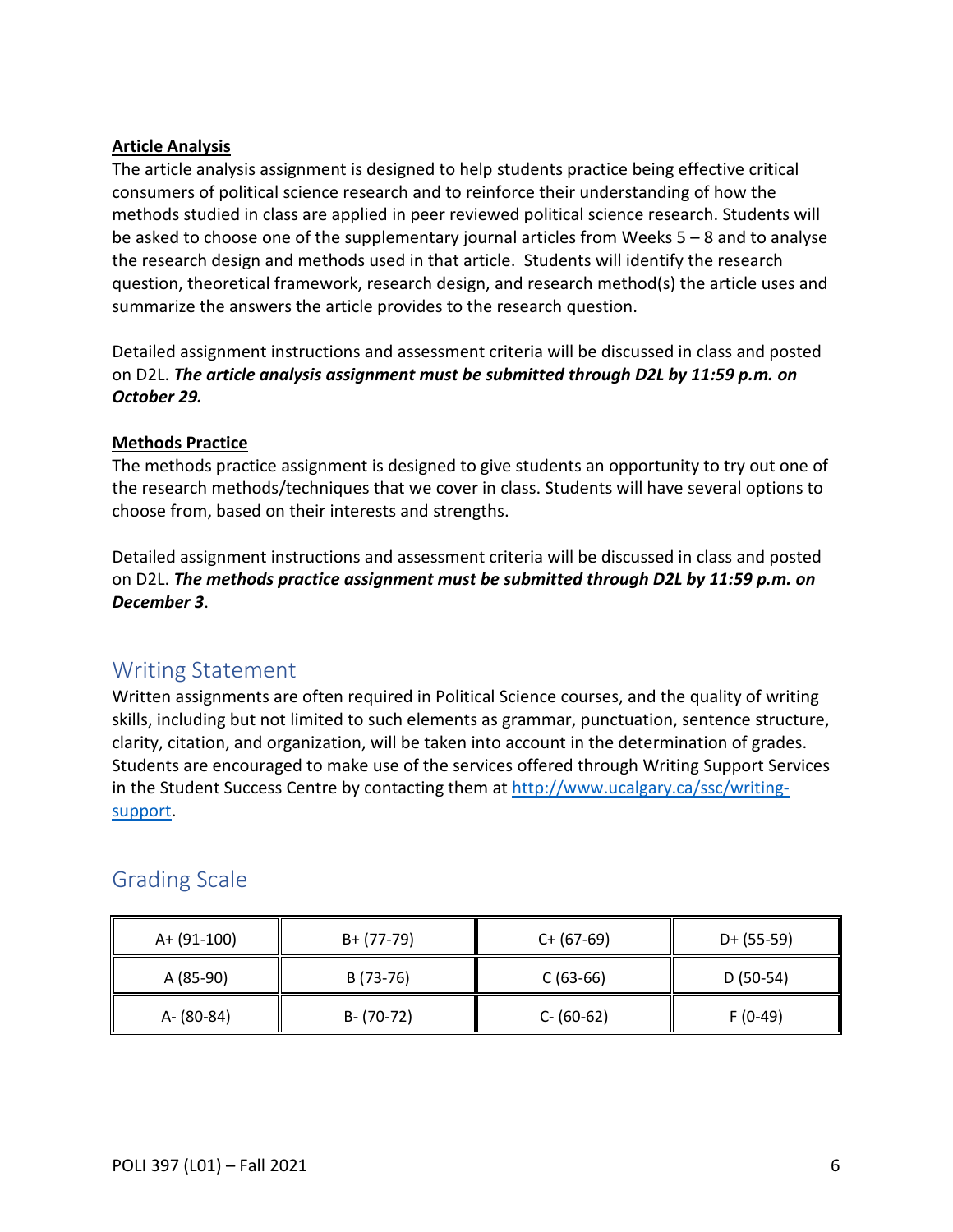## <span id="page-6-0"></span>Course Policies

### **These Strange Times**

As we make our way back to campus for what is likely to be a challenging Fall term, everyone's health and well-being – yours, your families', and mine – are my top priority. We all need to do whatever we can to keep each other healthy. With that in mind, I'd make the following requests:

- 1. **Get vaccinated.** Vaccines are our best protection against COVID-19 and the U of C strongly encourages everyone in the university community to get their vaccines (I've had mine!). If you have not been fully vaccinated for COVID (2 shots + 2 weeks), I encourage you to do so. It will help keep us all safe. There are drop-in clinics on campus, including at the MacEwan Student Centre pharmacy.
- 2. **Wear a mask in class.** The University of Calgary is recommending mask use in campus buildings this semester. We'll be in pretty close quarters, so I would request that everyone wear their mask in class for POLI 397. Masks are an easy step we can all take to keep each other safe and healthy. I'll be wearing my mask in class too.
- 3. **Don't come to class if you or someone in your household is feeling ill.** Even if it's just a sniffle. I promise to do the same - if I'm feeling unwell, I'll shift our in-person meetings to Zoom (and make the announcement and share links on D2L and by email). There are a couple of big lessons I hope the last 18 months have taught us, and one of them is that it's not worth it to show up to work/school/etc. if we're sick.<sup>[1](#page-6-1)</sup> I've designed the course so that if you have to miss a class, the impact on your learning will be limited. The bulk of the material (readings, lecture videos, assignments) can be worked through asynchronously on D2L. Participation will be assessed flexibly and if you're unable to make it to our weekly in-person meeting, there will be alternative opportunities to demonstrate participation/engagement with class material. *But if you and everyone in your household are feeling healthy and well, please do come to class – there's no substitute for the in-person experience!*

### **Course Communication**

Office hours are usually the best way to get an effective response on an issue from me. Students can sign up for an appointment in office hours using the automatic system through <https://ericarayment.youcanbook.me/> .

Email communication is best for dealing with logistical and/or administrative issues (e.g. providing documentation to request an extension, reminding me to share that link I mentioned in class, asking for clarification on something that isn't covered in the syllabus). If you have a question about course content, ideas, or concepts your best bet is to come to office hours for a (virtual) in-person chat.

<span id="page-6-1"></span> $1$  Another is that airplanes are truly disgusting and we should probably keep wearing masks on airplanes. But that's less relevant here.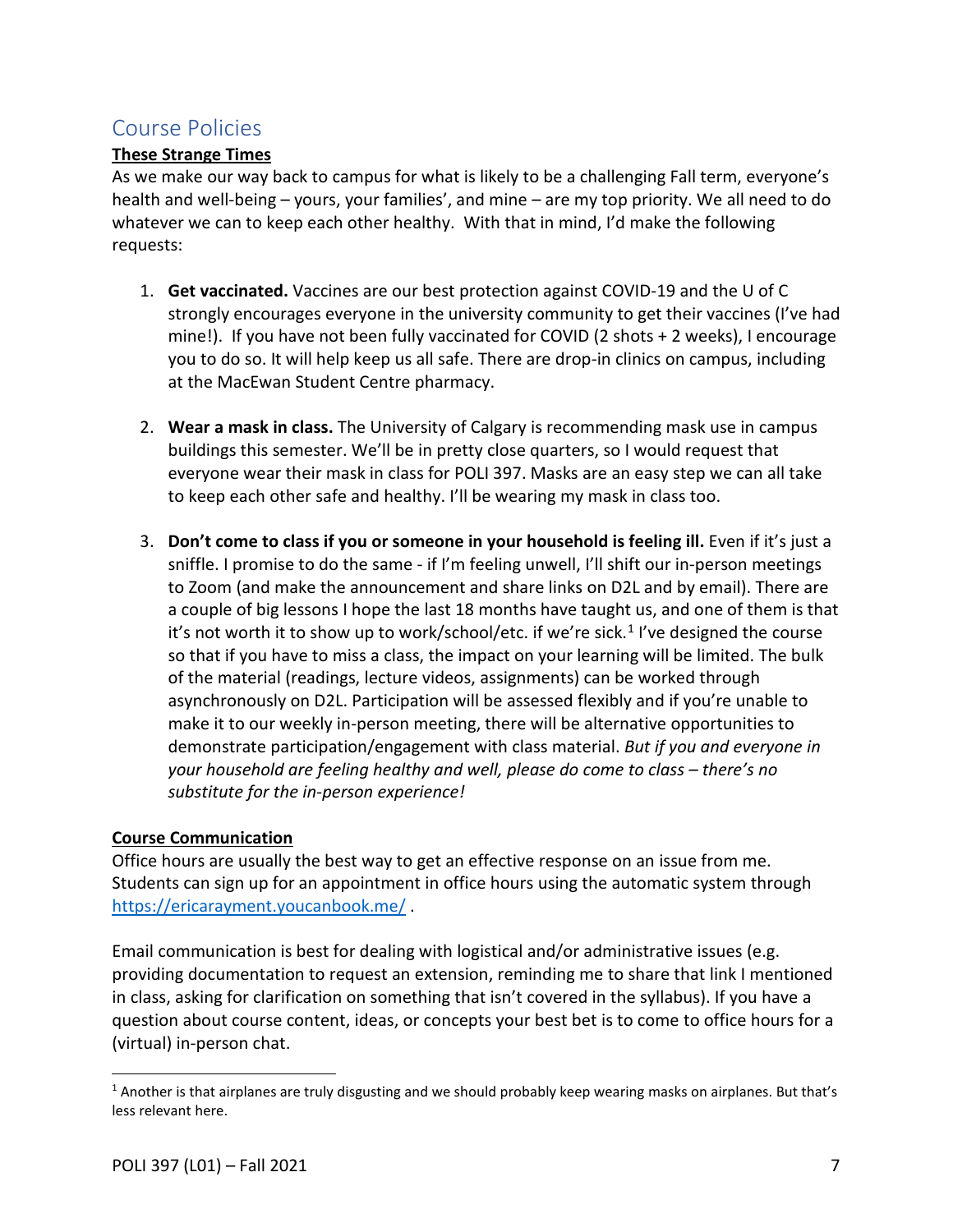If you are contacting me by email, please use your university email address and include the course code in the subject line. I check email from Monday to Friday and will do my best to respond to emails within two business days. Your patience is appreciated if it takes me a bit longer to respond, but if your matter is urgent and you haven't heard from me within two business days, please send a nudge.

#### **Late Penalties**

Late assignments will be subject to a late penalty of 5% per day (including weekends). Assignments submitted more than five days after the due date will be assigned a grade of zero. Assignments handed in after the work has been returned to the class cannot be marked for credit. Accommodations due to late registration into the course will NOT be approved.

#### **Extensions**

Deadline extensions can be provided in exceptional circumstances at the discretion of the instructor. **Extensions MUST be requested at least 48 hours in advance of the assignment deadline.** Extensions requested less than 48 hours in advance of the deadline will not be approved unless there are unforeseeable, last-minute exceptional circumstances. **Requests for extensions received after the assignment deadline will not be considered and the late penalties outlined above will be applied.** If you require an extension, you must notify me as soon as possible.

#### **Grade Discussions**

Grades are assigned based on an assessment of the quality of the work submitted against the grading criteria/rubric. It is helpful to remember that points on assignments are earned, not lost. If students would like to discuss a grade they have received on an assignment the process for doing so is as follows:

- 1) Email the instructor a half page summary of what aspect of the assigned grade is unclear, or what aspect of the assignment you are struggling with. This summary MUST include direct reference to the assignment instructions and/or grading rubric. Along with this summary, your email should include a copy of the graded assignment.
- 2) Schedule a 10-minute appointment in office hours to discuss the assignment. Please note that I will NOT regrade work in this meeting. The purpose of this meeting is to provide students with an opportunity discuss where the assignment did well and where there is room for improvement.

I will not accept grade discussion requests in the first 48 hours after an assignment is returned to allow students time to properly review and consider the feedback on their assignment against the assignment instructions and grading rubric.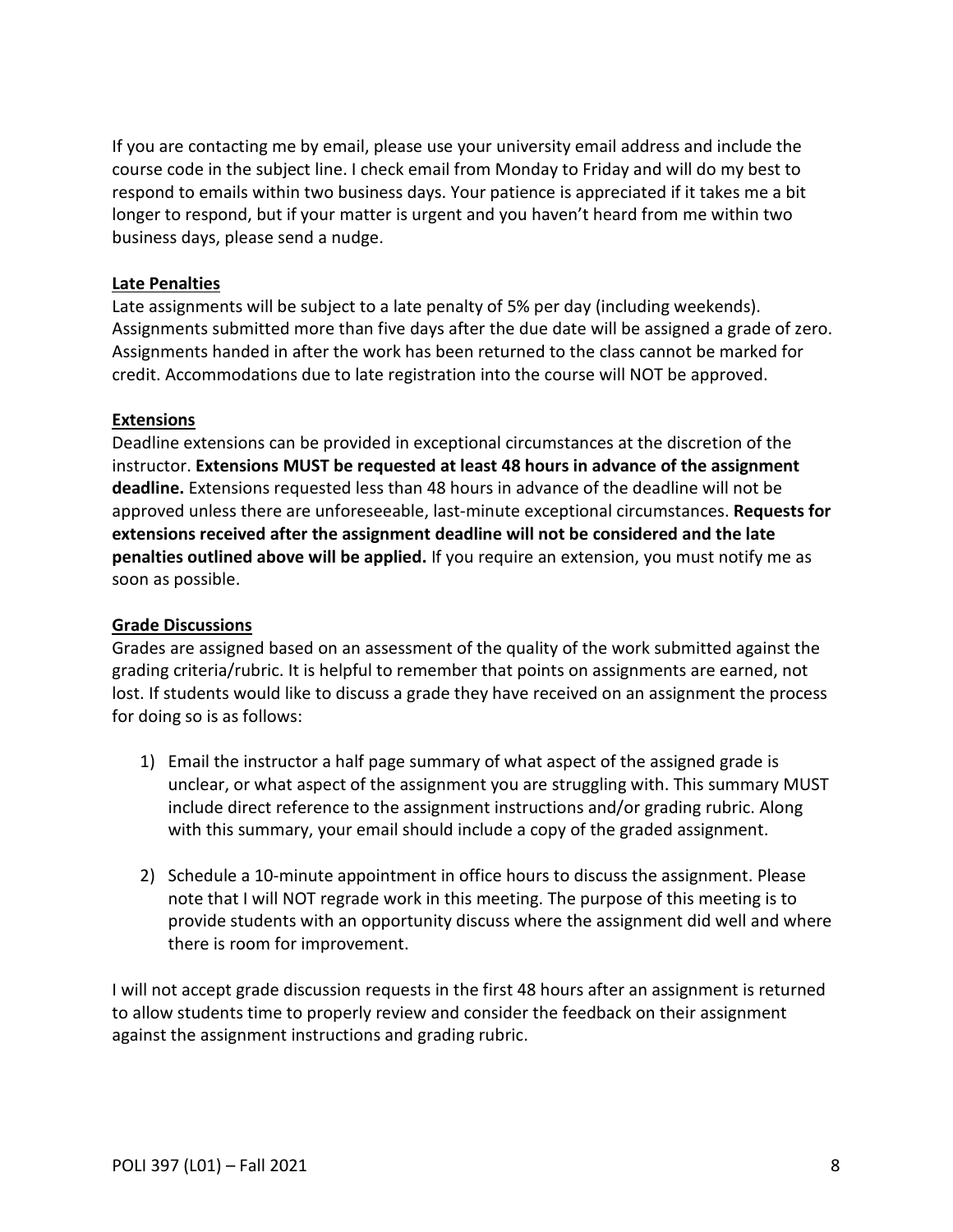#### **Equity Statement**

The University of Calgary is committed to equity and respect for diversity. All members of the learning environment in this course should strive to create an atmosphere of mutual respect. As a course instructor, I will neither condone nor tolerate behaviour that undermines the dignity or self-esteem of any individual in this course and wish to be alerted to any attempt to create an intimidating or hostile environment. It is our collective responsibility to create a space that is inclusive and welcomes discussion. Discrimination, harassment and hate speech in any course forums will not be tolerated. If you have any questions, comments, or concerns you may contact the University of Calgary Student Conduct Office at [conduct@ucalgary.ca](mailto:conduct@ucalgary.ca) .

#### **Statement on Academic Integrity**

Academic integrity is fundamental to learning and achieving course goals. The assignments in this course are designed to give you an opportunity to learn important skills and concepts over the course of your degree by making honest attempts through your own thinking, writing, and hard work.

I encourage you to review the University of Calgary's Student Academic Misconduct Policy [\(https://ucalgary.ca/policies/files/policies/student-academic-misconduct-policy.pdf](https://ucalgary.ca/policies/files/policies/student-academic-misconduct-policy.pdf) ). It outlines the rules for acceptable academic behaviour and you are expected to know the rules.

**If you have questions about appropriate research and/or citation methods, or if you aren't sure if something is allowed or would constitute academic misconduct, PLEASE reach out to me for additional information.** 

## <span id="page-8-0"></span>Important Policies and Information

#### **Supporting Documentation and the Use of a Statutory Declaration**

As stated in the University Calendar:

Students may be asked to provide supporting documentation for an exemption/special request. This may include, but is not limited to, a prolonged absence from a course where participation is required, a missed course assessment, a deferred examination, or an appeal. Students are encouraged to submit documentation that will support their situation. Supporting documentation may be dependent on the reason noted in their personal statement/explanation provided to explain their situation. This could be medical certificate/documentation, references, police reports, invitation letter, third party letter of support or a statutory declaration etc. The decision to provide supporting documentation that best suits the situation is at the discretion of the student. Students cannot be required to provide specific supporting documentation, such as a medical note.

Students can make a Statutory Declaration as their supporting documentation (available at ucalgary.ca/registrar). This requires students to make a declaration in the presence of a Commissioner for Oaths. It demonstrates the importance of honest and accurate information provided and is a legally binding declaration. Several registered Commissioners for Oaths are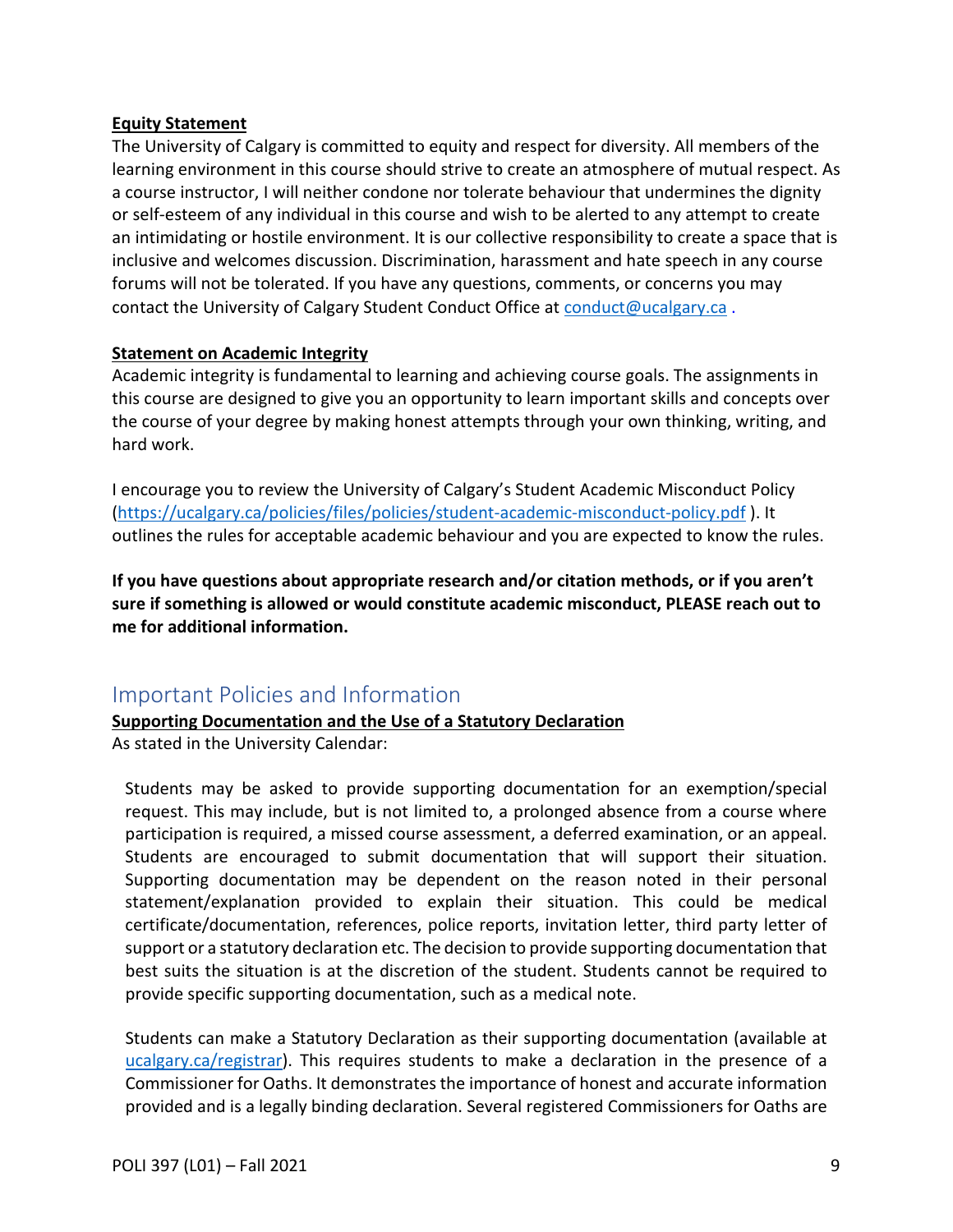available to students at no charge, on campus. For a list of locations to access a Commissioners for Oaths, visit [ucalgary.ca/registrar\)](http://www.ucalgary.ca/registrar).

Falsification of any supporting documentation will be taken very seriously and may result in disciplinary action through the Academic Discipline regulations or the Student Non-Academic Misconduct policy.

This statement is accessible at:<https://www.ucalgary.ca/pubs/calendar/current/m-1.html>

### **Absence From a Mid-term Examination**

Students who are absent from a scheduled term test or quiz for legitimate reasons are responsible for contacting the instructor via email within 48 hours of the missed test to discuss alternative arrangements. A copy of this email may be requested as proof of the attempt to contact the instructor. Any student who fails to do so forfeits the right to a makeup test.

### **Deferral of a Final Examination**

Deferral of a final examination can be granted for reasons of illness, domestic affliction, and unforeseen circumstances, as well as to those with three (3) final exams scheduled within a 24 hour period. Deferred final exams will not be granted to those who sit the exam, who have made travel arrangements that conflict with their exam, or who have misread the examination timetable. The decision to allow a deferred final exam rests not with the instructor but with Enrolment Services. Instructors should, however, be notified if you will be absent during the examination. The Application for Deferred Final Exam, deadlines, requirements and submission instructions can be found on the Enrolment Services website at [https://www.ucalgary.ca/registrar/exams/deferred-exams.](https://www.ucalgary.ca/registrar/exams/deferred-exams)

### **Reappraisals**

The University Calendar states that for reappraisals of graded term work:

"A student who feels that a piece of graded term work (term paper, essay, test, etc.) has been unfairly graded, may have the work reappraised as follows. The student shall discuss the work with the instructor **within ten business days** of being notified about the mark or of the item's return to the class. If not satisfied, the student shall take the matter to the head of the department offering the course **within 2 business days of receiving the decision from the instructor**, who will arrange for a reappraisal of the work **within the next ten business days**. The reappraisal will only be considered if the student provides a detailed rationale that outlines where and for what reason an error is suspected." See

<https://www.ucalgary.ca/pubs/calendar/current/i-2.html>

The University Calendar states that for reappraisal of academic assessments (final grades):

"A student may request a reappraisal of a final grade. The only element that will be considered is the final assessment(s) that makes up the final mark (e.g., final examination, final project, and final paper). The exception is when a grade for a piece of graded term work is made available to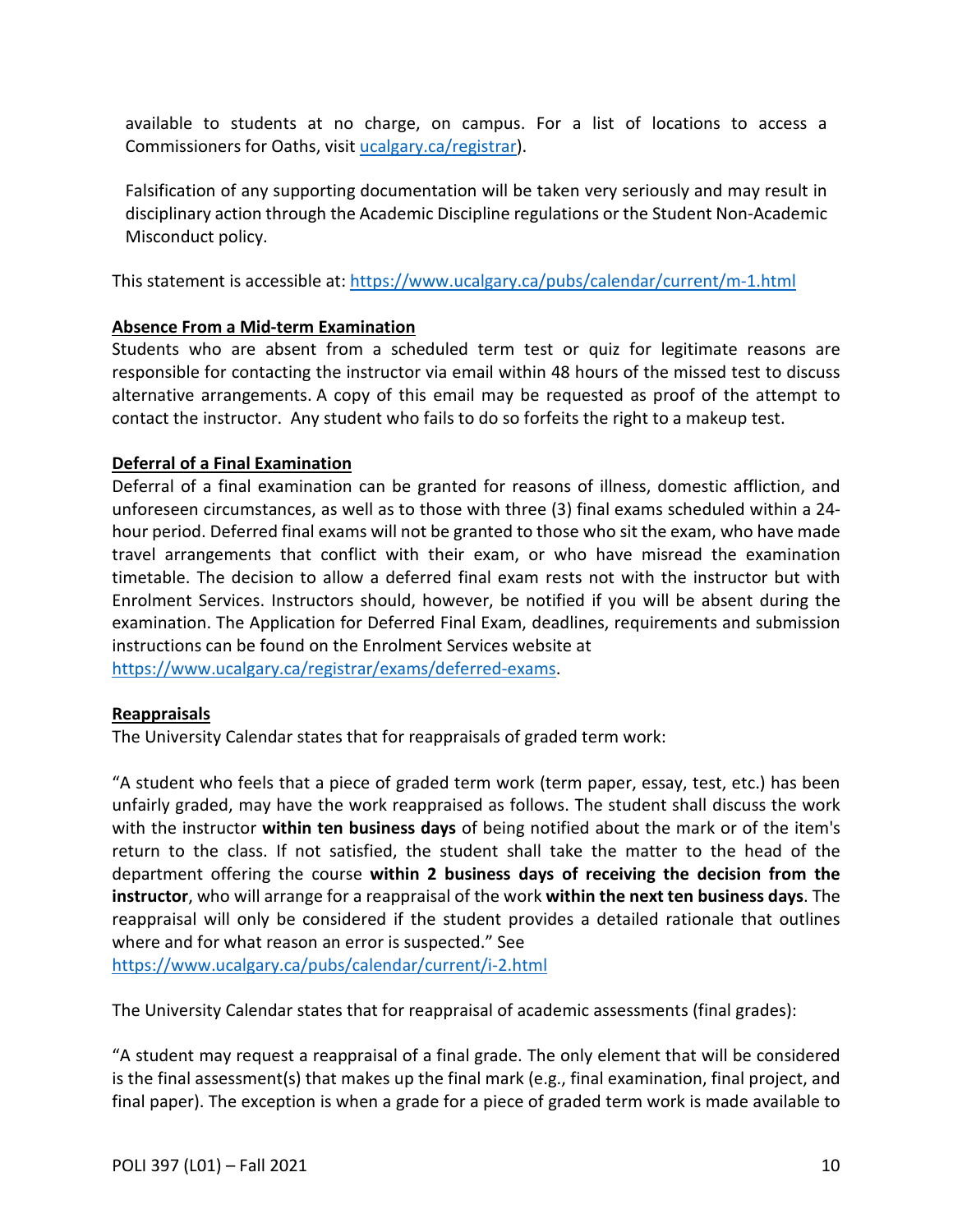students after the last day of classes for the term in which the course is scheduled; that grade may also be considered in a reappraisal of the final grade."

"A student seeking a reappraisal of a final grade should first attempt to review the final assessment with the department or faculty offering the course. After which the student shall obtain a Reappraisal of Final Grade form from [ucalgary.ca/registrar](https://www.ucalgary.ca/registrar/home) (under Student Forms). The student must indicate exactly what error was made in marking the final assessment and/or in computing the final grade. The reappraisal will only be considered if the student provides a detailed rationale that outlines where and for what reason an error is suspected." More information is available at: <https://www.ucalgary.ca/pubs/calendar/current/i-3.html>

#### **University Regulations**

Students are responsible for familiarizing themselves with the University policies found in the Academic Regulations sections of the Calendar at [www.ucalgary.ca/pubs/calendar/current/academic-regs.html.](http://www.ucalgary.ca/pubs/calendar/current/academic-regs.html)

#### **Student Accommodations**

Students seeking an accommodation based on disability or medical concerns should contact Student Accessibility Services; SAS will process the request and issue letters of accommodation to instructors. For additional information on support services and accommodations for students with disabilities, visit [www.ucalgary.ca/access/.](http://www.ucalgary.ca/access/)

Students who require an accommodation in relation to their coursework based on a protected ground other than disability should communicate this need in writing to their Instructor.

The full policy on Student Accommodations is available at [http://www.ucalgary.ca/policies/files/policies/student-accommodation-policy.pdf.](http://www.ucalgary.ca/policies/files/policies/student-accommodation-policy.pdf)

### **Plagiarism And Other Forms Of Academic Misconduct**

Academic misconduct in any form (e.g. cheating, plagiarism) is a serious academic offence that can lead to disciplinary probation, suspension or expulsion from the University. Students are expected to be familiar with the standards surrounding academic honesty; these can be found in the University of Calgary calendar at [http://www.ucalgary.ca/pubs/calendar/current/k.html.](http://www.ucalgary.ca/pubs/calendar/current/k.html) Such offences will be taken seriously and reported immediately, as required by Faculty of Arts policy.

#### **Required Access to Technology**

Please see the University's resource page at [https://ucalgary.service](https://ucalgary.service-ow.com/it?id=kb_article&sys_id=86e7438013753ac06f3afbb2e144b031)[ow.com/it?id=kb\\_article&sys\\_id=86e7438013753ac06f3afbb2e144b031](https://ucalgary.service-ow.com/it?id=kb_article&sys_id=86e7438013753ac06f3afbb2e144b031)

#### **Copyright Legislation**

As stated in the University of Calgary Calendar, Academic Regulations, "students are required to read the University of Calgary policy on Acceptable Use of Material Protected by Copyright and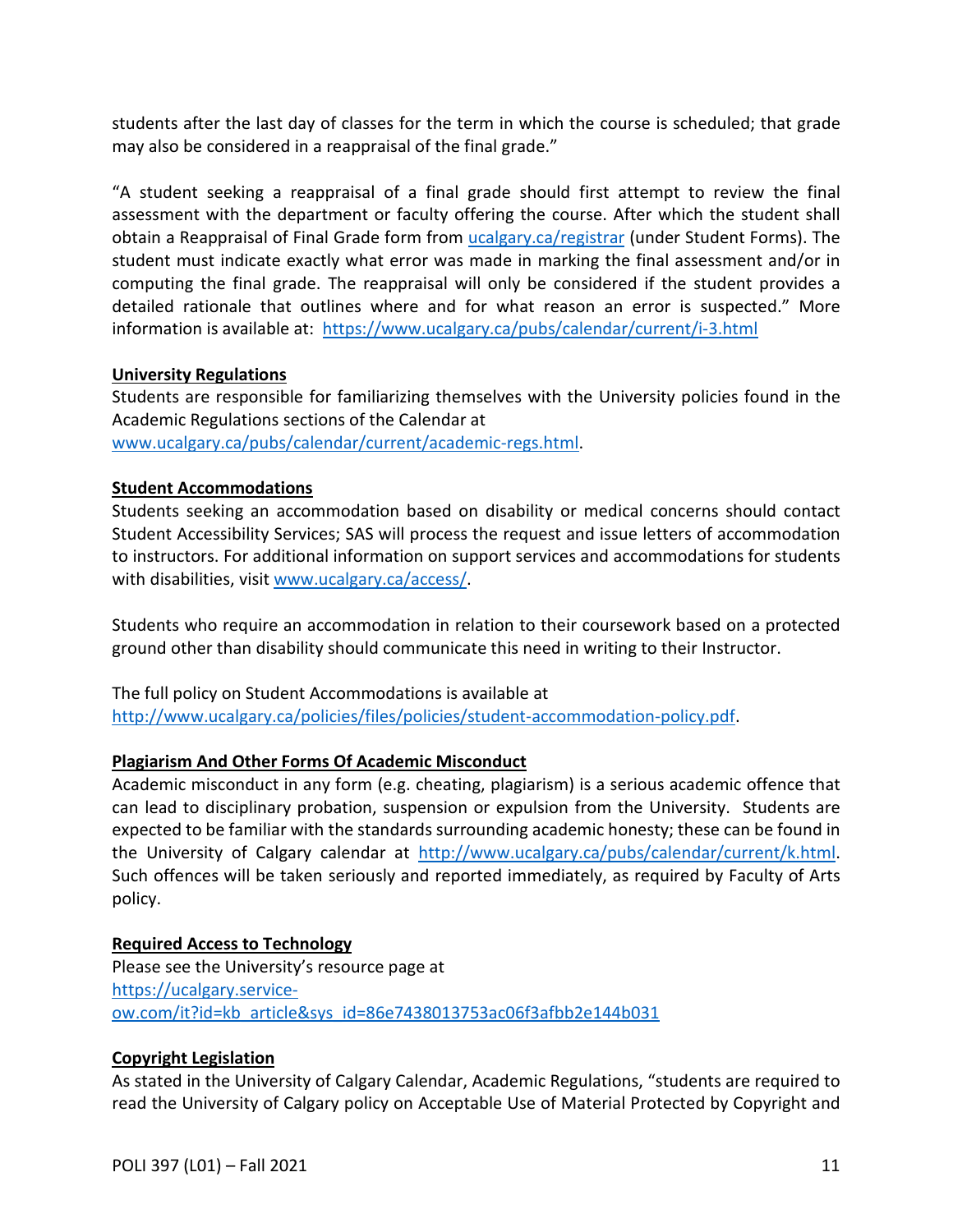requirements of the copyright act to ensure they are aware of the consequences of unauthorised sharing of course materials (including instructor notes, electronic versions of textbooks etc.). Students who use material protected by copyright in violation of this policy may be disciplined under the Non-Academic Misconduct Policy."

[https://www.ucalgary.ca/policies/files/policies/acceptable-use-of-material-protected-by](https://www.ucalgary.ca/policies/files/policies/acceptable-use-of-material-protected-by-copyright.pdf)[copyright.pdf](https://www.ucalgary.ca/policies/files/policies/acceptable-use-of-material-protected-by-copyright.pdf) and<https://laws-lois.justice.gc.ca/eng/acts/C-42/index.html>

#### **Instructor Intellectual Property**

Course materials created by instructors (including presentations and posted notes, labs, case studies, assignments and exams) remain the intellectual property of the instructor. These materials may NOT be reproduced, redistributed or copied without the explicit consent of the instructor. The posting of course materials to third party websites such as note-sharing sites without permission is prohibited. Sharing of extracts of these course materials with other students enrolled in the course at the same time may be allowed under fair dealing.

#### **Freedom of Information and Protection of Privacy (FOIP)**

FOIP legislation requires that instructors maintain the confidentiality of student information. In practice, this means that student assignment and tests cannot be left for collection in any public place without the consent of the student. It also means that grades cannot be distributed via email. Final exams are kept by instructors but can be viewed by contacting them or the main office in the Department of Political Science. Any uncollected assignments and tests meant to be returned will be destroyed after six months from the end of term; final examinations are destroyed after one year.

#### **Evacuation Assembly Points**

In the event of an emergency evacuation from class, students are required to gather in designated assembly points. Please check the list found at [www.ucalgary.ca/emergencyplan/assemblypoints](http://www.ucalgary.ca/emergencyplan/assemblypoints) and note the assembly point nearest to your classroom.

#### **Faculty of Arts Program Advising and Student Information Resources**

For program planning and advice, visit the Arts Students' Centre in Social Sciences 102, call 403- 220-3580 or email [artsads@ucalgary.ca.](mailto:artsads@ucalgary.ca) You can also visit [arts.ucalgary.ca/advising](http://arts.ucalgary.ca/advising) for program assistance.

For registration (add/drop/swap), paying fees and assistance with your Student Centre, contact Enrolment Services at (403) 210-ROCK [7625] or visit their office in the MacKimmie Tower, MT 116..

#### **Important Contact Information**

Campus Security and Safewalk (24 hours a day/7 days a week/365 days a year) Phone: 403-220-5333